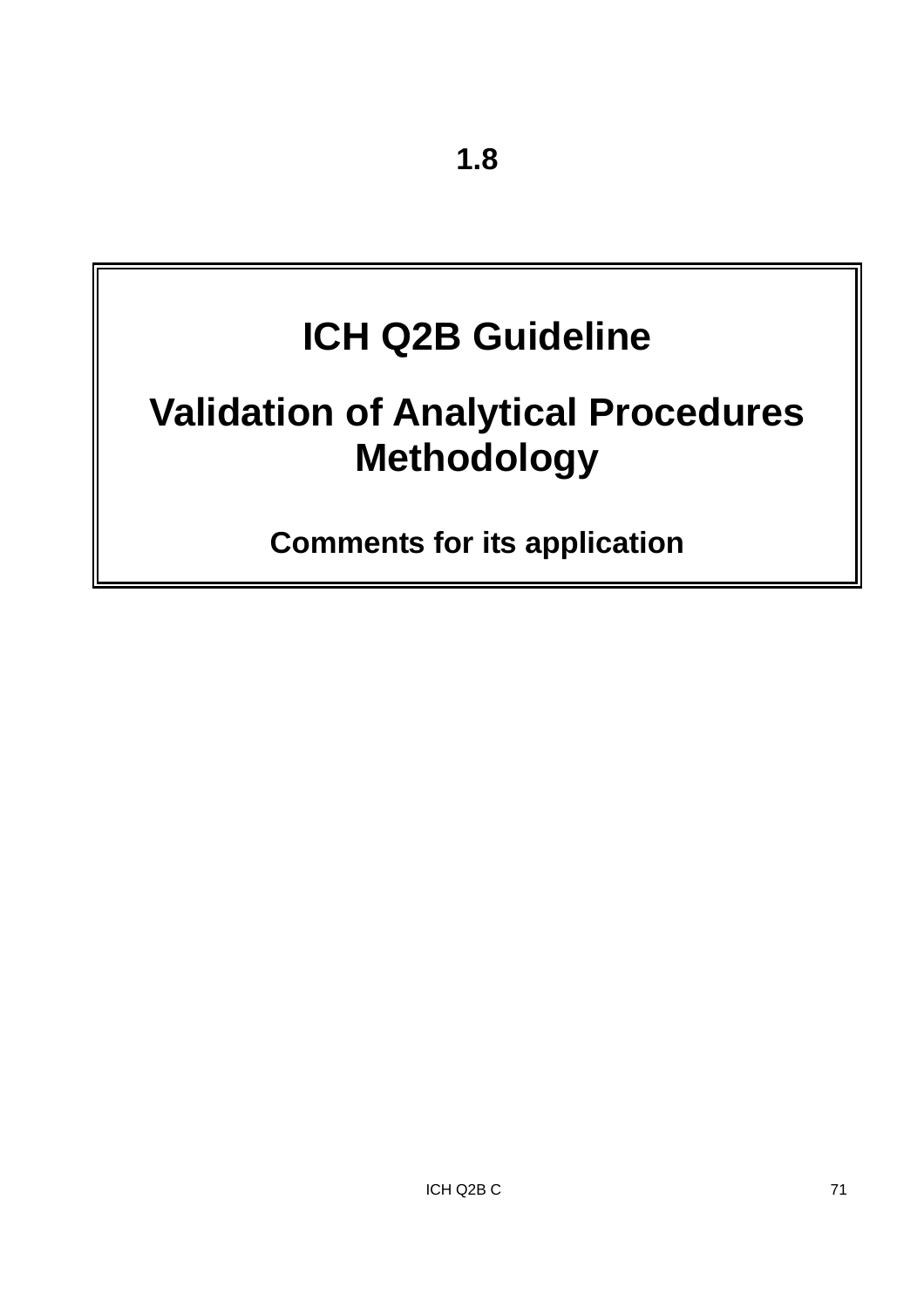# **Introduction**

- $\Box$  All relevant data collected during validation and formulae used for calculating validation characteristics should be submitted and discussed as appropriate.
- $\Box$  It is the responsibility of the applicant to choose the validation procedure and protocol most suitable for their product.
- $\Box$  Well-characterised reference materials, with documented purity, should be used. The degree of purity necessary depends on the intended use.

## **The validation characteristics**

- 1. Specificity
- 2. Linearity
- 3. Quantitation limit
- 4. Detection limit
- 5. Range
- 6. Accuracy
- 7. Precision
	- Repeatability
	- Intermediate Precision
	- Reproducibility
- 8. Robustness
- 9. System Suitability Testing

# **1. Specificity**

## **1.1 Identification**

Discrimination between compounds of closely related structures which are likely to be present.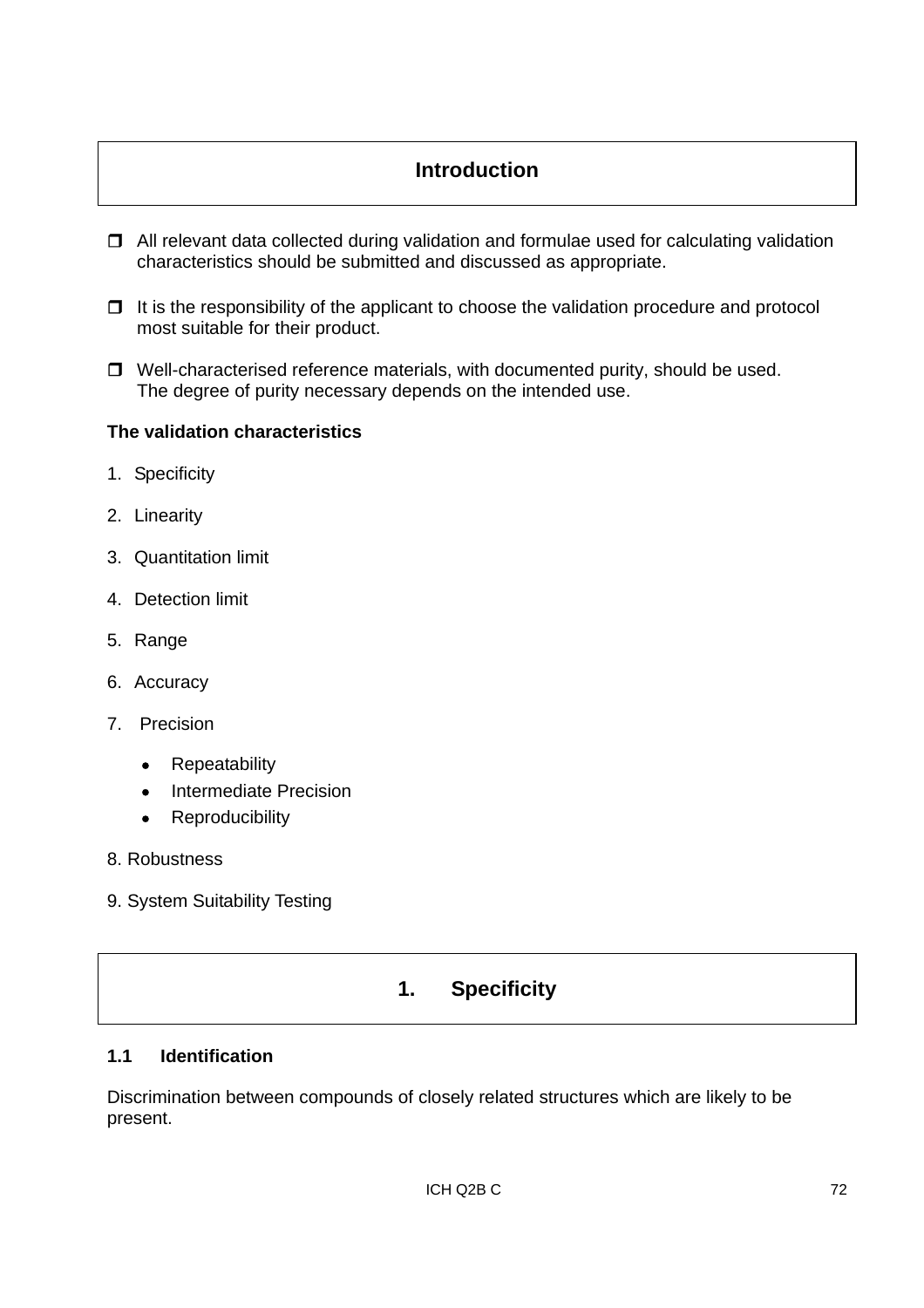## **1.2 Assay and Impurity test**

For chromatographic procedures, representative chromatogram. Resolution of the two compounds which elute closest together. In case of non specific assay is used, a combination can be applied: Titration for assay, suitable test for impurities.

## **1.2.1 Impurities are available**

- Assay: Spiking pure substance (drug substance or drug product) with appropriate levels of impurities and/or excipients. Assay result unaffected.
- Impurity test: spiking drug substance or drug product with appropriate levels of impurities and demonstrating separation

## **1.2.2 Impurities not available**

- Samples stored under relevant stress conditions
	- assay: the two results are compared
	- impurity test: impurity profiles are compared
- Peak purity test: diode array, mass spectrometry

# **2. Linearity**

## **Linearity should be established across the range.**

#### • **Minimum 5 concentrations:**

- dilution standard stock solution
- separate weighing of synthetic mixtures

## • **Linear relationship, regression analysis**

- correlation coefficient
- y-intercept
- slope of regression line
- residual sum of squares.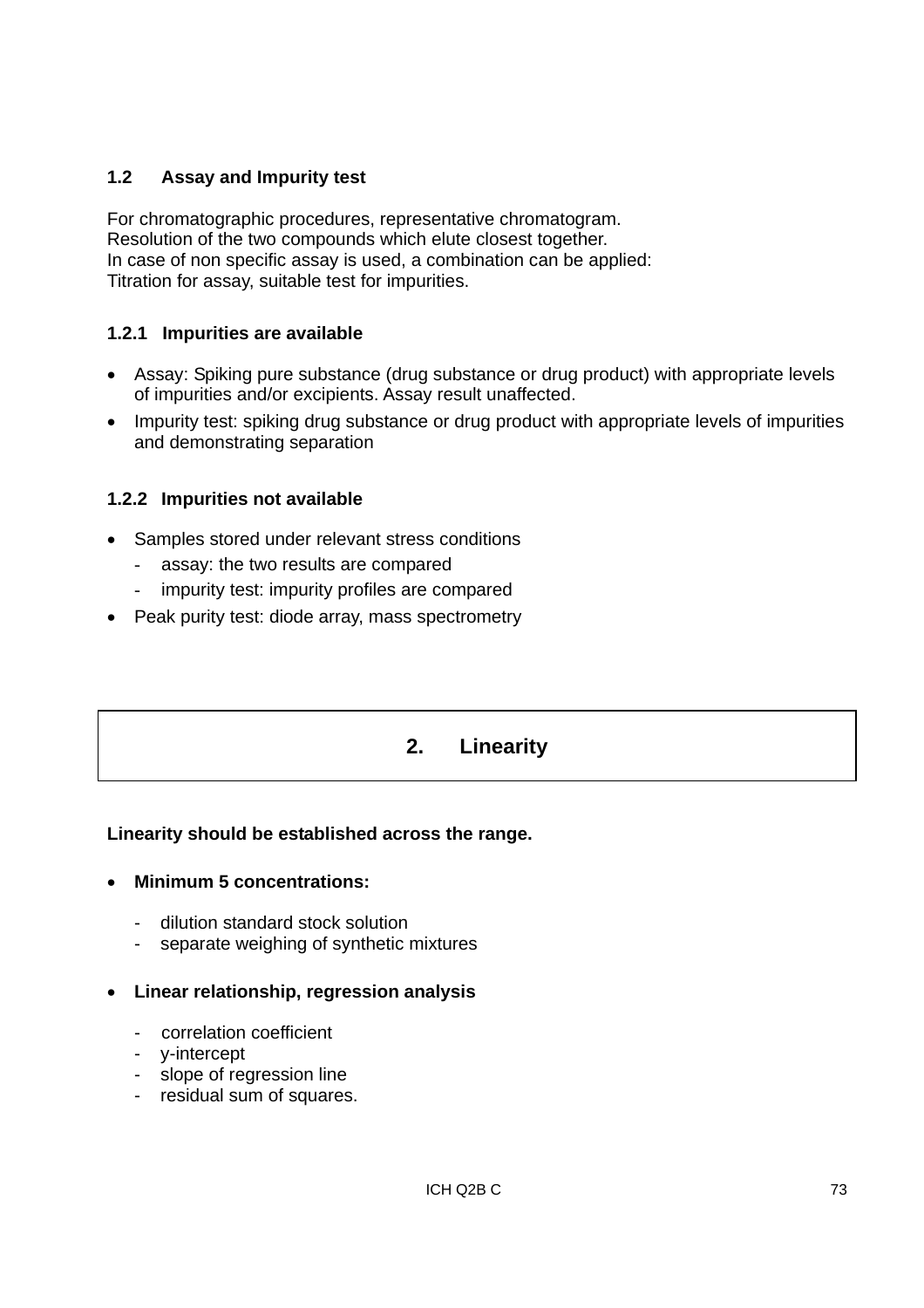# **3. Quantitation limit, 4. Detection limit**

The ICH guideline on validation has been succeeded by the ICH guidelines on Impurities in New drug substances and Drug Products.

There have been threshold levels defined for

- **Reporting thresholds**
- **Identification thresholds**

They should be applied instead of quantitation and detection limits.

| 5. Range |
|----------|
|          |

| <b>Analytical procedure</b>                    | Range                                                                 |
|------------------------------------------------|-----------------------------------------------------------------------|
| Assay of drug substance or finished<br>product | 80 - 120 % of test solution                                           |
| Impurity (quantification)                      | Reporting threshold to 120% of acceptance<br>criteria                 |
| Assay and impurity                             | One test with 100 % standard                                          |
|                                                | Linearity: Reporting threshold<br>to 120 % assay acceptance criterion |
| Content uniformity                             | 70 - 130 % of test concentration                                      |
| Dissolution testing                            | $\pm$ 20% over specified range                                        |
| Drug release testing                           | 20% after 1 hour up to 90% after 24 hours                             |
|                                                | 0-110 % of label claim                                                |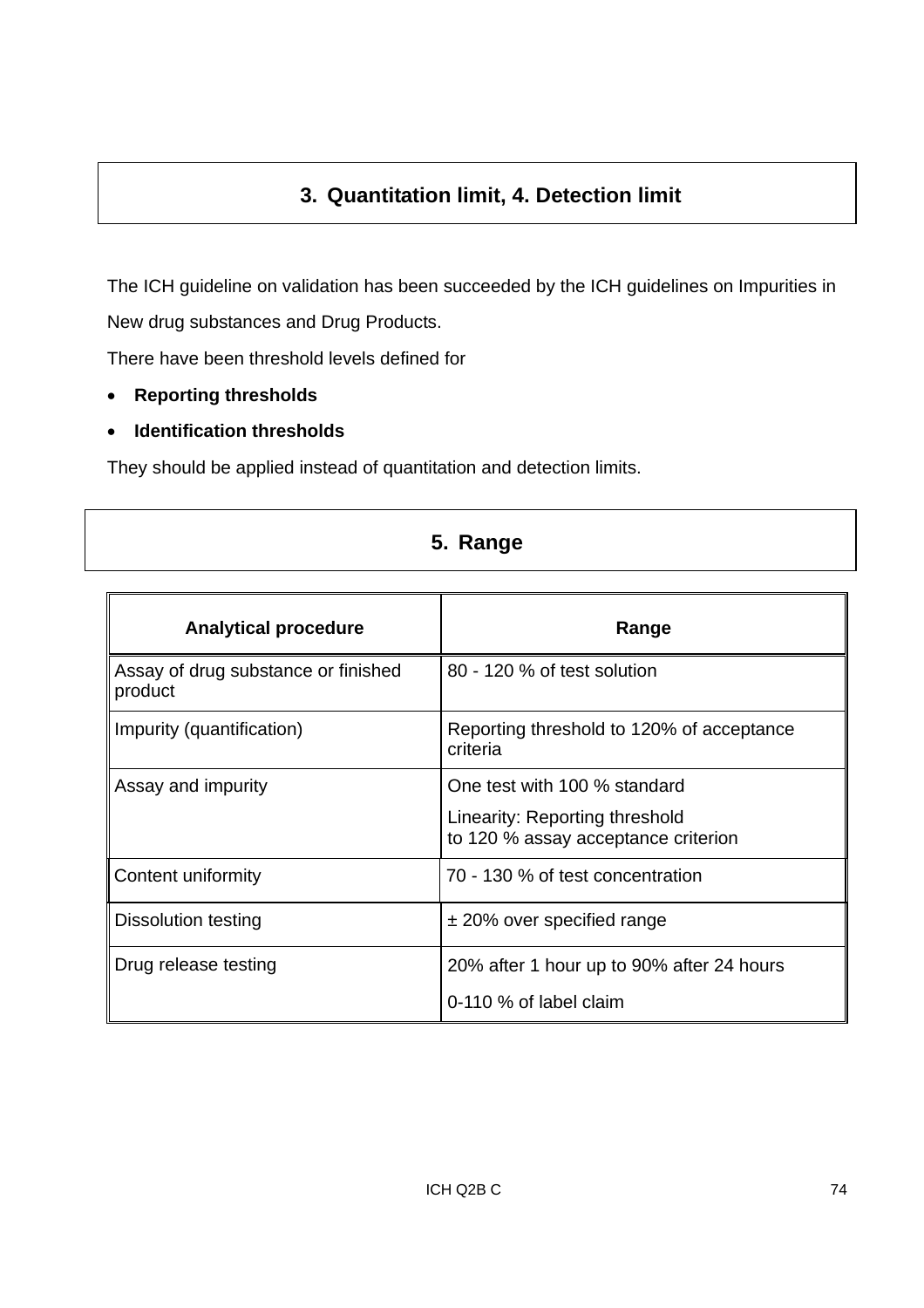# **6. Accuracy**

# **Established across the specified range**

| <b>Analytical procedure</b>           | <b>Validation procedure</b>                                                                                                                                                                                                                   |  |
|---------------------------------------|-----------------------------------------------------------------------------------------------------------------------------------------------------------------------------------------------------------------------------------------------|--|
| General                               | 9 determinations over 3 concentrations covering<br>$\bullet$<br>specified range<br>3 concentrations, 3 replicates<br>reporting<br>$\bullet$<br>- % recovery or<br>difference between mean and accepted true value<br>confidence interval      |  |
| Drug substance                        | Application of analytical procedure to analyte of known<br>purity<br>(reference material)                                                                                                                                                     |  |
| Drug product                          | Placebo + drug substance<br>adding known quantities of drug substance to drug<br>$\bullet$<br>product                                                                                                                                         |  |
| <b>Impurities</b><br>(quantification) | Adding known quantities of impurities to drug product<br>٠<br>Placebo + impurities<br>$\bullet$<br>The individual or total impurities are determined e.g.<br>weight/weight or area percent, in all cases with respect to<br>the major analyte |  |